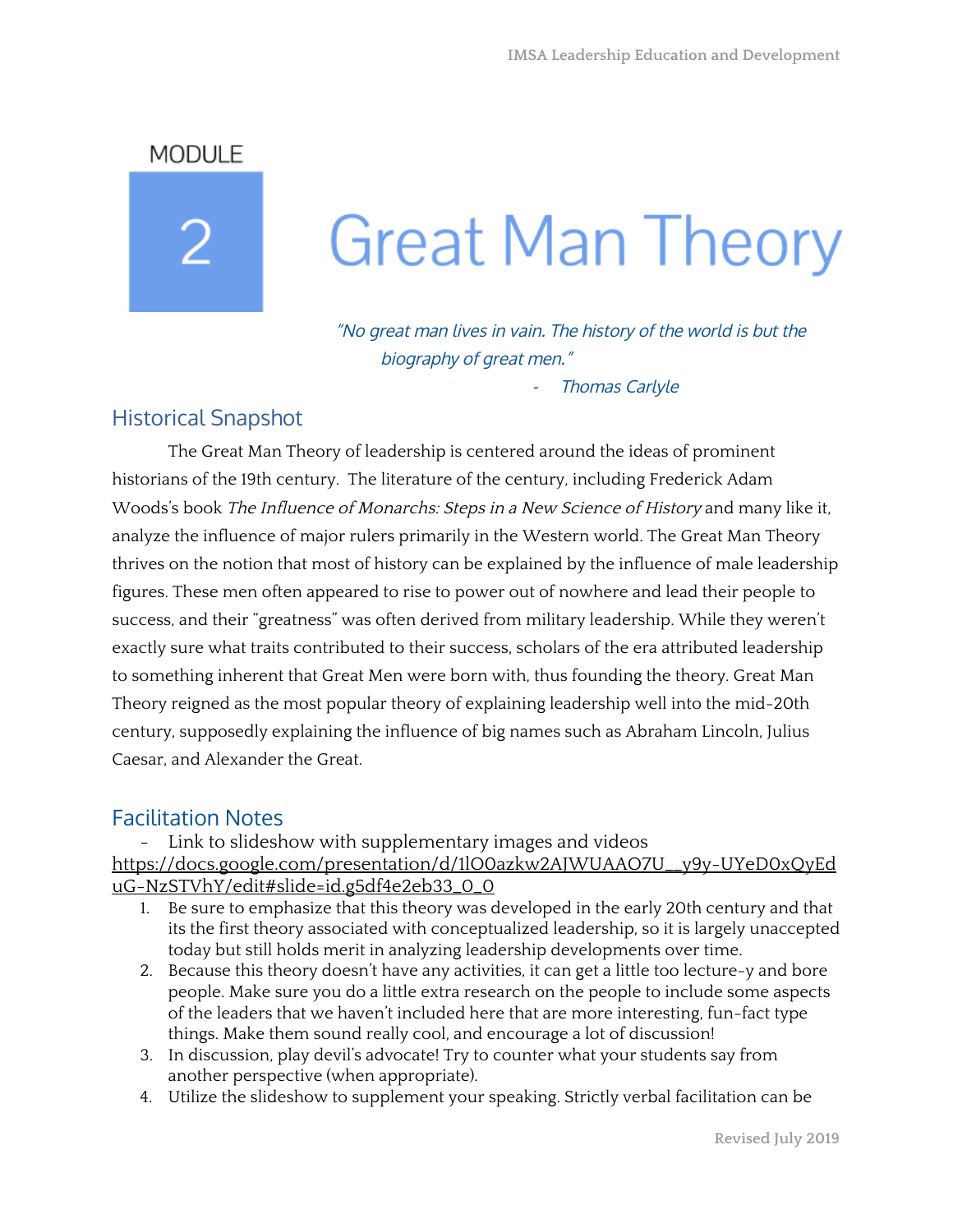very boring and visual aids can make a huge difference.

5. When speaking of controversial topics and individuals be sure to remain as non-partisan as possible. We want to create an environment that fosters all ideologies.

#### Agenda

- 1. Icebreaker (15 minutes)
- 2. Picture It Activity
- 3. Great Man Theory
	- a. Trait Approach
	- b. Skills Approach
- 4. Reverse Debate
- 5. Examples
	- a. Kemal Ataturk (peter)
	- b. Catherine the Great (jm)
	- c. Donald Trump (jm)
	- d. Supplemental: Jamie Dimon

#### Student Objectives:

- 1. Students will understand Great Man Theory and its origins.
- 2. Students will be able to connect trait and skills approaches to the foundations of Great Man Theory.
- 3. Students will identify the shortcomings of Great Man Theory and the nuances in its relevance today.

## **Theories**

Great Man Theory

- a. Leadership derived from the innate characteristics a person is born with. Traits are left largely undefined and are often attributed to divine inspiration or military power. The success of these leaders is based on the traits they are born with, which can be physical and behavioral, and therefore cannot be developed. (Villanova University)
- b. Although theorists are thought to have largely disproved Great Man Theory, it is crucial to our understanding of the development of leadership theories that follow it. As the 20th century progressed, leadership research focused on identifying the specific traits that shaped great leaders. (The Future Leaders Institute)
- c. **Great man theory is essentially when a leader is recognized as "great" by their** followers, however, the reason they are recognized as a leader is undefined. For example, if you were to see a firefighter saving a family, you would think "hey, that's a leader".
- 2. Connection: Trait Theory
	- a. Trait Theory is derived from Great Man Theory and follows the same concept that successful leaders are those that possess a certain list of traits that enhance their abilities. Contrary to Great Man Theory, Trait Theory identifies the specific characteristics that leaders hold, and suggests that some traits are only useful when specific to the situation, while others are universal among leaders. Among the universal traits conducted in 20th-century studies are **intelligence, self-confidence, determination, integrity, and sociability**. (Northouse 20-23)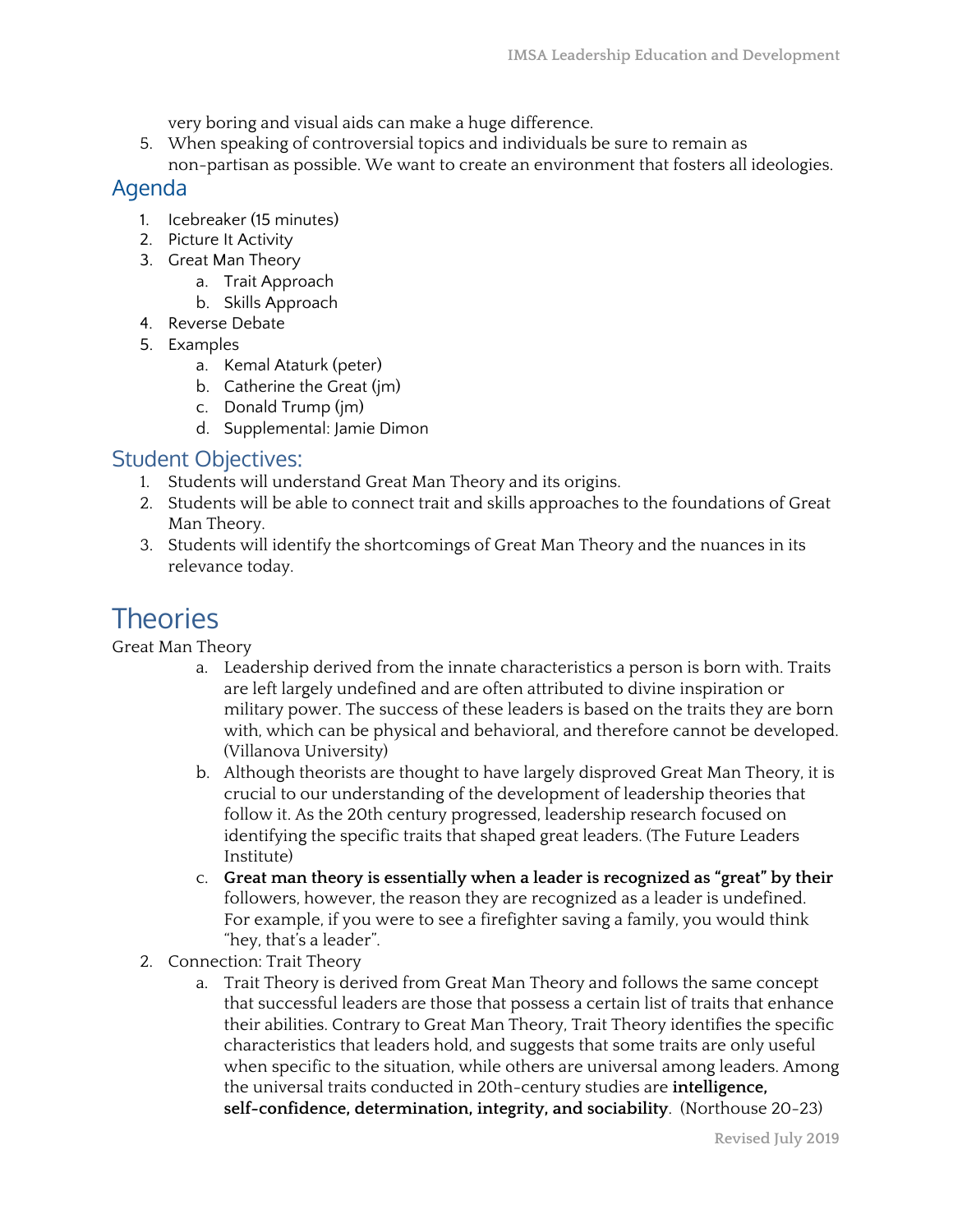- 3. Connection: Skill Theory
	- a. Skills Theory takes a slightly different approach to the Great Man Theory and Trait Theory. While it is still focused on the leader as a person rather than their relationship to the follower(s), Skills Theory centers around the skills and abilities of a leader. In contrast from both of the previous theories which are based around largely innate and fixed characteristics, Skill Theory thrives on the idea that while the personality of a leader is important, there are also certain abilities of the person that may or may not be learned and developed that are just as crucial. Skills, d**efined in this context as things a leader can accomplish,** are divided into three sectors in this theory: **technical, human, and conceptual,** all of which are crucial to an efficient leader. (Northouse 43-45)

## Examples of Great Man Theory

#### Kemal Ataturk (1881-1938)

#### **Resources:**

- **1.** [http://www.defence.gov.au/ADC/Publications/Geddes/2003/PublcnsGeddes2003\\_30](http://www.defence.gov.au/ADC/Publications/Geddes/2003/PublcnsGeddes2003_300310_MustafaKemal.pdf) [0310\\_MustafaKemal.pdf](http://www.defence.gov.au/ADC/Publications/Geddes/2003/PublcnsGeddes2003_300310_MustafaKemal.pdf)
- **2.** [www.britannica.com/biography/Kemal-Ataturk](http://www.britannica.com/biography/Kemal-Ataturk)

#### **CORE Crash Course (CCC):**

Mustafa Kemal Ataturk was the son of a military lieutenant. Although his father died when he was still a child, his father ensured quality military education for Ataturk. He attended military schools from a young age and was an outstanding student, being nicknamed Kemal by a teacher, which means, "The Perfect One." Ataturk is still considered today as a national hero and great leader of Turkey, where he was a commander of war and the first president.

His leadership capabilities were first recognized during his period of military leadership, where he led his country in the Turkish War of Independence. He was known for being ambitious and decisive while having a clear vision, integrity, and determination. All of these traits among others contributed to his success as a leader and his ability to gain liberation for the country of Turkey. Following his military leadership, he became the first president of Turkey, advocating for a more European national system with heavy education reform. Ataturk was able to lead his country from its restricted state following World War I to an independent and thriving nation. Today, he is still heavily memorialized and respected throughout the nation. (Encyclopedia Britannica, Byrne)

#### **Discussion Questions:**

- 1. Can traits be developed or are they innate to an individual? Do you think it varies per trait?
- 2. What aspects of military leadership may potentially benefit political leadership? What aspects may harm it?
- 3. In what ways could Great Man Theory not apply to Ataturk? Are there any other aspects of him as a leader that might otherwise contribute to his success?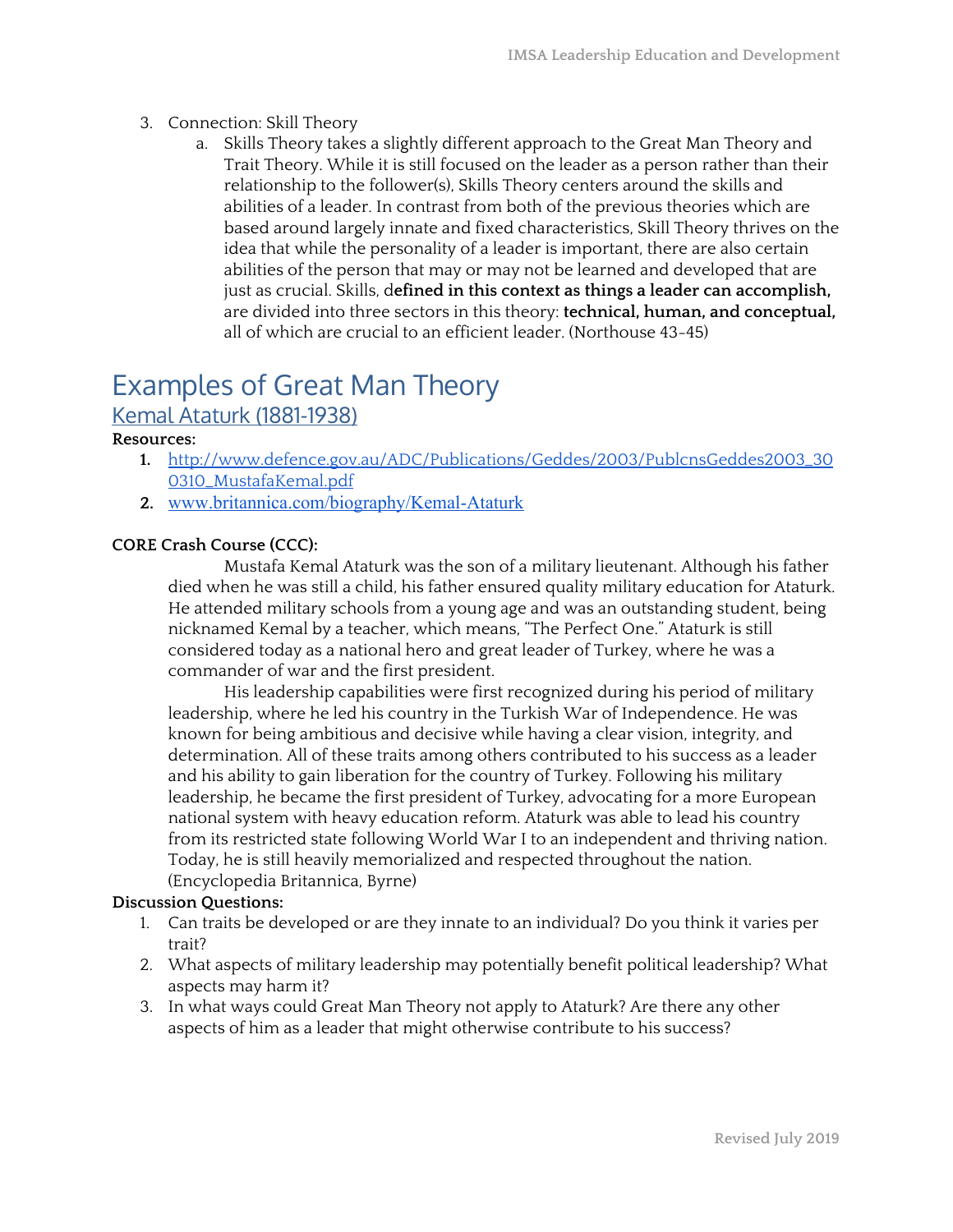## Trait Theory: isCatherine the Great (1729 - 1796)

#### **Resources:**

1. <https://www.britannica.com/biography/Catherine-the-Great>

#### **CORE Crash Course (CCC):**

Catherine the Great (also known as Catherine II and Yekaterina Velikaya) was the empress of Russia from 1762 to 1796. At age 14, she was married to Karl Ulrich who was to be heir to the throne of Russia as the "grand duke Peter." Peter was neurotic, rebellious, an alcoholic, and an avid fan of Frederick II of Prussia - the foe of the current empress. When it was time for Peter to take the throne, he was already widely hated by the public. Catherine, on the other hand, was widely liked. Her traits were what allowed her to gain much support. She was considered to be clear-headed, ambitious, and intelligent. Shortly after he inherited the throne, Peter was assassinated by Catherine's supporters (it is not known whether or not Catherine ordered the assassination). In September of 1763, Catherine was crowned as empress of Russia.

As empress, Catherine was completely dedicated to her country. Her intent was to make Russia a prosperous and powerful state through establishing order, spreading education, creating a court, and developing a national culture. Her projects were far too many, and she was not very successful in accomplishing her goals. However, the same traits that allowed her to gain support at the start of her career, allowed her to maintain support throughout her role.

#### **Discussion Questions:**

- 1. Do you have to accomplish your goals in order to be considered a leader?
- 2. Does Catherine fit the mold of a "great man"? Why or why not?
	- i. What social factors contributing to your response?
- 3. In what way does Catherine exhibit the trait theory?

## Donald Trump (1946 - Present Day)

Note: Avoid political conversation and speak very neutrally

1. [https://foreignpolicy.com/2017/01/12/donald-trump-is-making-the-great-man-theor](https://foreignpolicy.com/2017/01/12/donald-trump-is-making-the-great-man-theory-of-history-great-again/) [y-of-history-great-again/](https://foreignpolicy.com/2017/01/12/donald-trump-is-making-the-great-man-theory-of-history-great-again/)

#### **CORE Crash Course (CCC):**

Donald Trump, the 45th and current president of the United States, is a prominent business figure and former reality TV star. His election in 2016 triggered discussion among leadership theorists. While Great Man Theory has been nearly put to sleep across the board, the controversy surrounding President Trump has reawakened the idea. Throughout history, major leaders have been elected largely on the premise that their strong leadership characteristics would help pull the country out of a bad situation (i.e., Great Man Theory). Theorists stand to point out that Trump stood out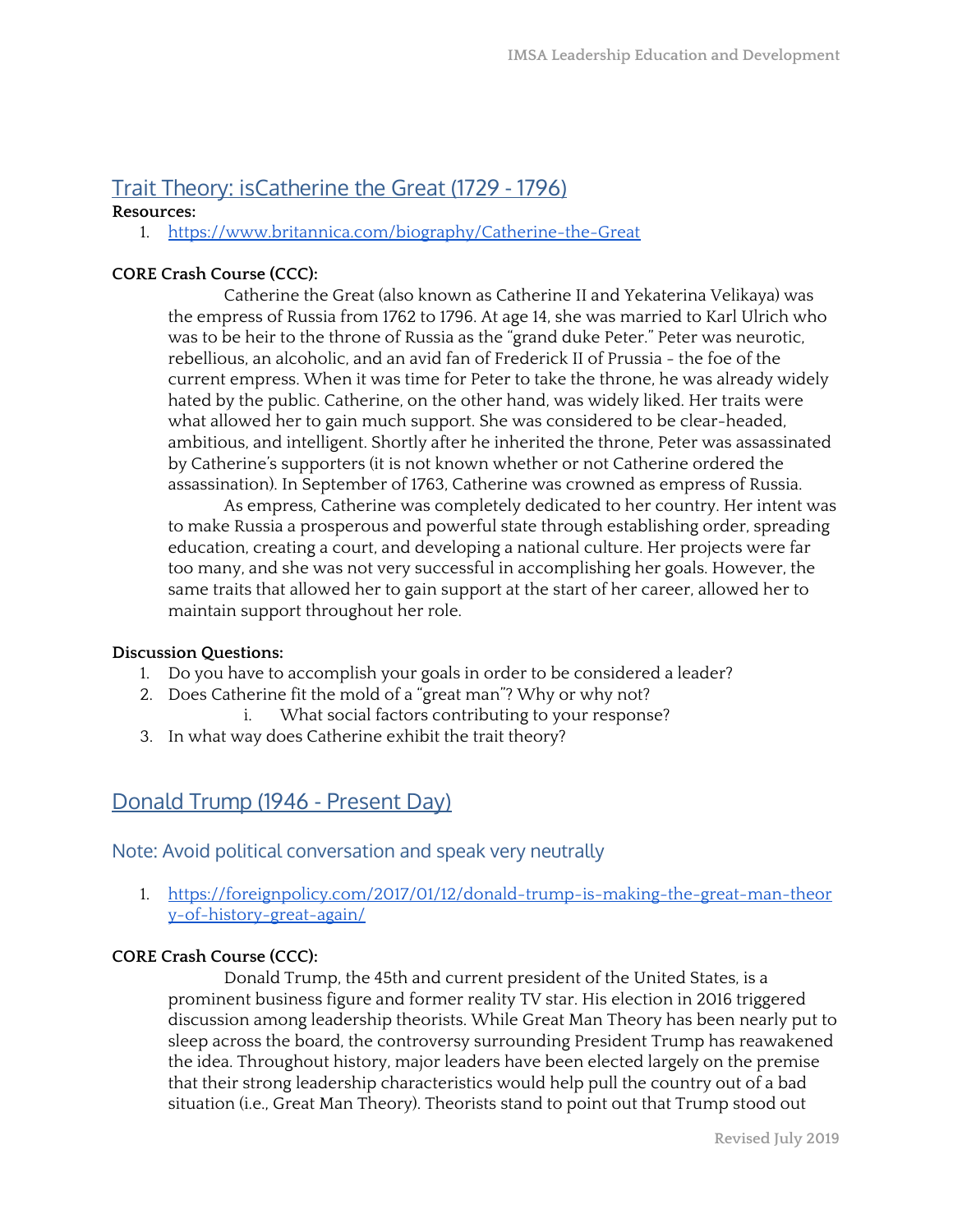from his opponent with his drastic willfulness, self-confidence, and unrepressed spontaneity. Regardless of whether he was elected for his personality or not, these theorists argue that his characteristics are crucial to the results of his presidency.

Even though recent years have considered Great Man Theory dead and the personality of the leader more or less irrelevant to the success of a group, President Trump's personality has been shown to play a major role in his actions as our nation's leader. This contrasts from most of the presidents we've seen throughout history, who have relied on the advice and ruling of their cabinet and strict systematic processes, which made the impact of their personalities quite small. In this way, theorists suggest, Great Man Theory has made a comeback to the modern world (Bell).

#### **Discussion Questions:**

- 1. How much of an influence do the characteristics of a leader really have on their role?
- 2. Can characteristics have different connotations in different settings? For example, can someone with a personality trait viewed negatively in a social setting, maybe bluntness, be viewed positively in a political setting? What other traits have different connotations in multiple settings?
- 3. Do you see Great Man, Trait, or Skills Theory applied in other modern settings? (ex.: job applications)

## Activities

#### Picture it

**Materials:** Whiteboard/paper, expo markers/writing utensil, timer

**Directions:** Have each of the students grab a marker( if using whiteboard )or writing utensil (if using paper). With little direction simply instruct the students to illustrate a leader.

**Purpose:** The purpose of this activity is to create a discussion on why certain physical traits were drawn or why certain personality traits were written. This will act as a bridge to the great man theory, trait theory, and skill theory.

#### **Discussion Questions:**

What characteristics define a leader? Why?

What are some common traits amongst your illustrations?

How has our perception of leadership qualities developed over time?

#### Reverse Debate

**Directions:** Students will be asked to answer two questions on a yes or no basis on a sheet of paper and turn these in. Facilitators will then turn this into a debate where students must argue for the reasoning behind the alternative option.

**Purpose:** The purpose of this activity is to bring to light the relevance of the Great Man theory to present day figures. Additionally, this activity will provide an opportunity for the students to play devil's advocate and realize both sides.

#### **Discussion Questions:**

- 1. Do you see Great Man, Trait, or Skills Theory applied in other modern settings? (ex.: job applications)
- 2. Can characteristics have different connotations in different settings? For example, can someone with a personality trait viewed negatively in a social setting, maybe bluntness,